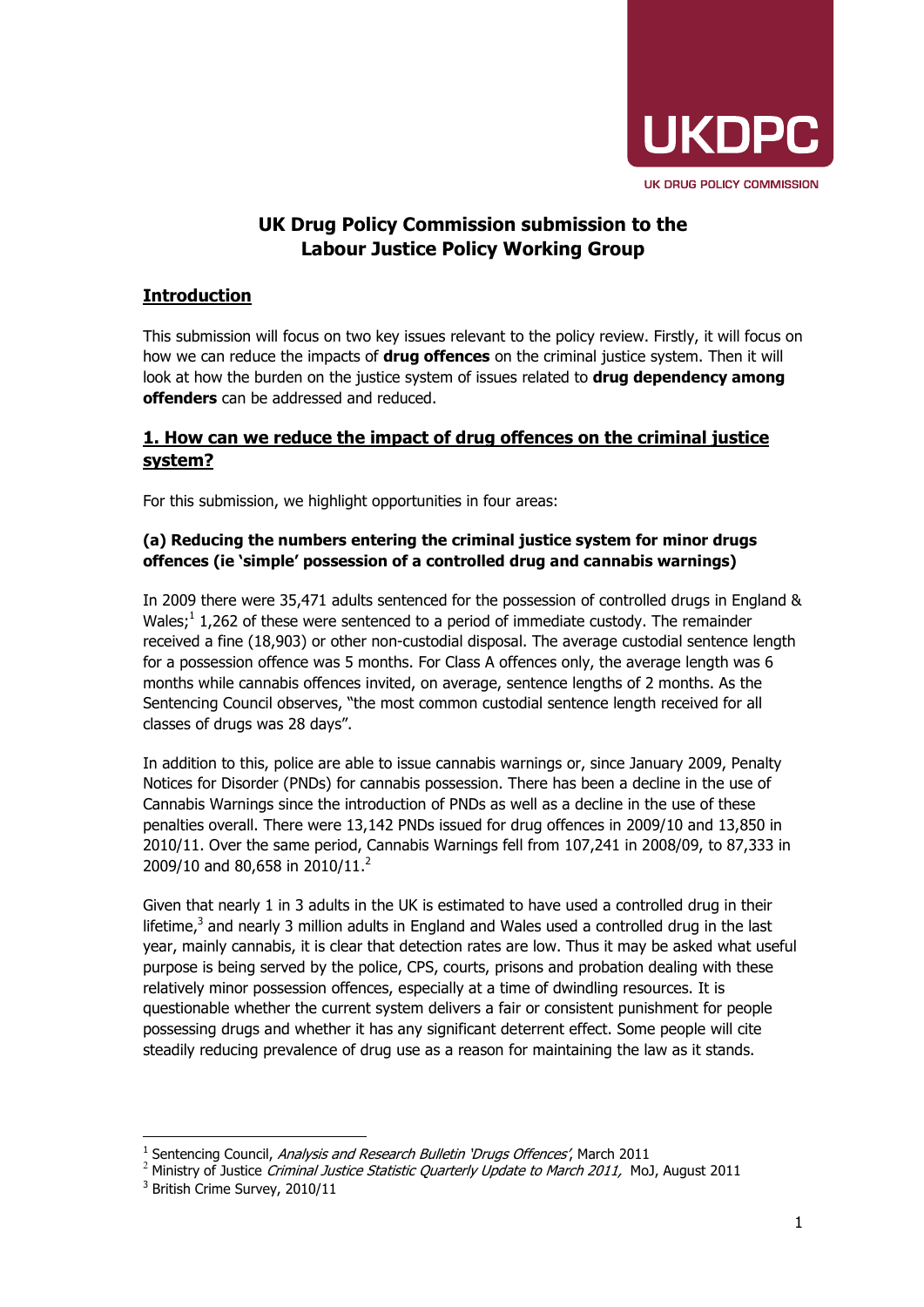However, we believe the evidence suggests that economic, social and cultural trends are the cause of this decline, rather than any deterrent effect of the law about possession.<sup>4</sup>

Over the last few years there have been various efforts by some countries to reframe their responses to drug problems. A number of countries, including in Europe, have removed or reduced their legislative sanctions, for example with the introduction of replacement civil penalties for 'minor' drug possession or consumption offences, and the setting of threshold levels below which the authorities take no action.

Some of the evidence cited in support of such changes is limited and contested, and in some cases it may be too early to draw long-term conclusions. But they clearly demonstrate that it is possible to significantly reduce or replace criminal sanctions for drug possession without leading to any significant increases in drug use or associated harms.<sup>5</sup> We conclude that the replacement of criminal sanctions for personal possession of controlled drugs with a system of civil sanctions is worthy of serious consideration.

#### **(b) Ensuring proportionality in sentencing for drug offences**

Proportionality should be considered both between different types of drug/drug offence, and between drug offences and other offences<sup>6</sup>.

The rationale for the quantity thresholds used in current sentencing guidelines for different types of drug offences is not clear and the thresholds appear to have developed organically. This is a complex area, which is prone to unintended consequences, with much varying practice around the world. We suggest that there should be a consensus-forming meeting bringing together bodies like the CPS, ACPO, defence lawyers, drug specialists from a range of disciplines and other relevant groups, in order to reach agreement on appropriate threshold quantities to determine boundaries between possession, supply/intent and cultivation/production; and to determine equivalence levels between different types of drugs.

There is little analysis also for the proportionality of sentences for drug offences in relation to sentences for other types of offence. At the time of the 2010 Sentencing Advisory Panel consultation, those convicted of importation or exportation offences were sentenced more severely (average 84 months custody) than rapists (average 80 months) or those guilty of grievous bodily harm or wounding with intent (average 50 months). Over time, the average sentence length for broadly similar types of drug supply, trafficking and importation offences has steadily increased. It is also clear that Britain gives proportionately longer custodial sentences for drug supply offences than many of its European neighbours.<sup>7</sup>

Overall, we would welcome more explicit debate about the rationale for these sentence lengths for all drug offences. This could provide an opportunity to ease, somewhat, the pressure on the prison estate.

-

http://www.ukdpc.org.uk/docs/UKDPC%20drug%20policy%20review.pdf<br><sup>5</sup> For a summary of surrent evidence see Boom and Peuter (2012). *How w* 

<sup>&</sup>lt;sup>4</sup> Reuter & Stevens (2007), An Analysis of UK Drug Policy, UKDPC

For a summary of current evidence see Room and Reuter (2012) How well do international drug *conventions protect public health, Lancet.* 379, 84-91. Table on Page 87<br><sup>6</sup> UKDPC (2010), *Response to the Sentencing Council Drug Offences Guideline consultation,* 

http://www.ukdpc.org.uk/resources/UKDPC\_Sentencing\_Council.pdf<br><sup>7</sup> European Monitoring Centre for Drugs and Drug Addiction (EMCDE

European Monitoring Centre for Drugs and Drug Addiction (EMCDDA). *Drug Offences: Sentencing and* Other Outcomes. Lisbon. 2009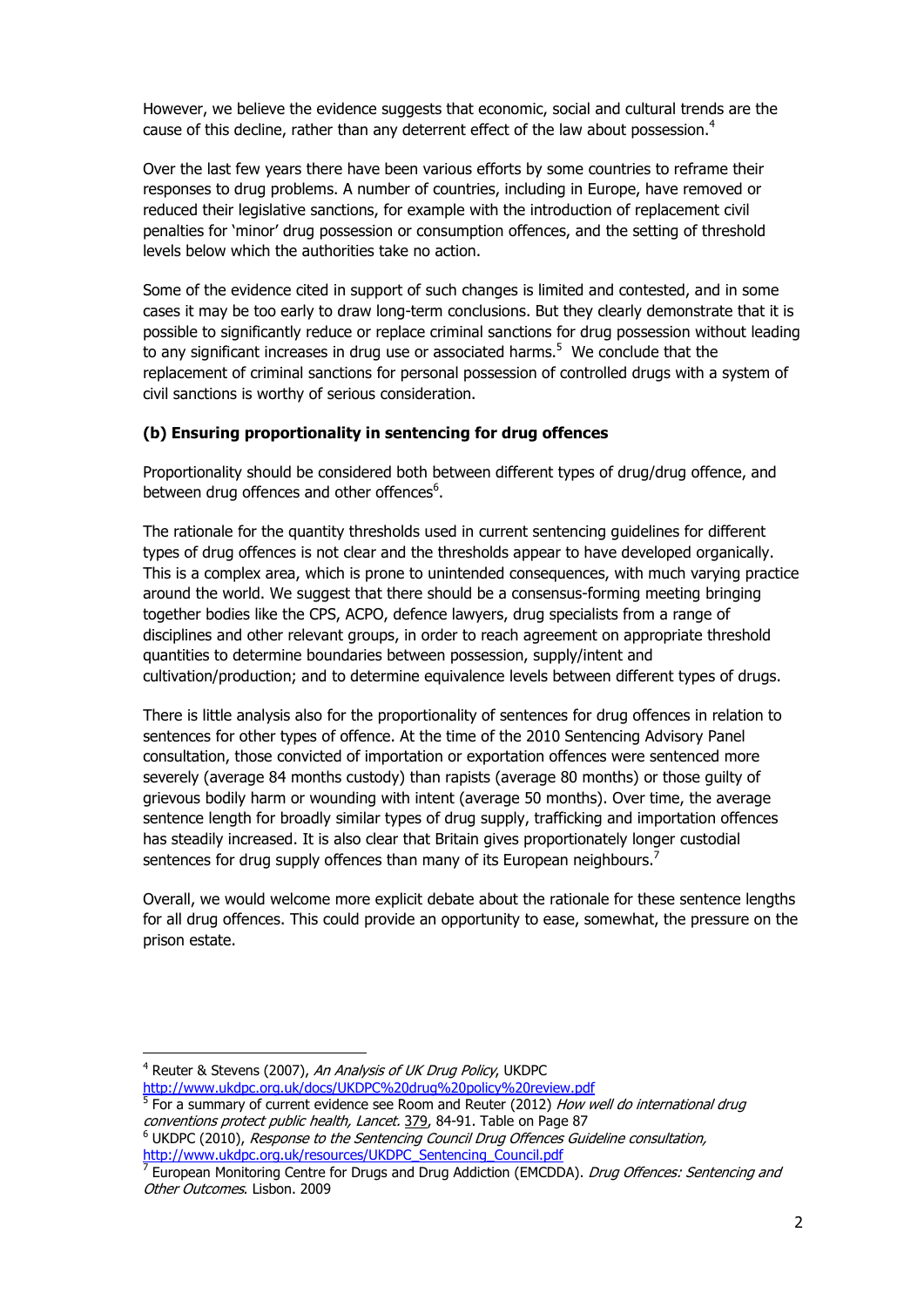### **(c) Distinguishing between different forms of drug offences**

There are various forms of drug offences, particularly low-level supply and production offences, which we believe may warrant special treatment by the CJS given extenuating circumstances of the offender, which currently are not acknowledged.

In our response to the Sentencing Council consultation on drug offences, for the offence of the production and/or cultivation of cannabis offences (and also in cannabis-related possession cases) we supported the reference to a mitigating factor of 'serious medical condition'.<sup>8</sup> We also recommended including explicit reference to where the condition is for the relief of chronic pain which has been medically diagnosed. Our reason for this is that although there is now a licensed cannabis-based drug (Sativex) for prescription in certain types of pain relief, access to this is being denied on cost grounds rather than clinical need. This puts in a very difficult position people who have used or cultivated cannabis for their own use as a relief for some medical condition.

For all forms of drug offences we support the inclusion of 'addiction' as a mitigating factor, provided there can be demonstrated a determination or practical steps taken to address the addiction or associated offending behaviour. While dependency or addiction does not remove culpability, there is mounting evidence about its influence on behaviour.

In relation to supply, and possession with intent to supply offences, we consider that there should also be reference to a new and explicit aggravating factor of using vulnerable sex workers and/or trafficked people. Many sex workers may also be addicted to drugs and be coerced and used as intermediate vehicles of supply.

### **(d) Diverting some drug offenders from prosecution**

Another step worth considering is, as happens in the US, deferment of prosecution and a 'slate wiped clean' if a perpetrator successfully goes through a treatment programme. Diverting away from prosecution people who have entrenched drug problems and commit acquisitive crime, with an incentive to participate in treatment such as via a deferred prosecution, could offer another route out of reoffending and towards a more sustainable recovery.

In (a) above we have raised the prospect of considering the removal of criminal penalties associated with the possession of small amounts of drugs for personal use. We conclude also from our research and other evidence that there are new opportunities to examine lessons from elsewhere about ways to deal with some of those people committing other non-violent drug offences. We think this could be especially appropriate where someone is committing low-level drug dealing.

At first sight, looking to divert low-level drug dealers from prosecution may appear to be undermining community confidence in the justice system. However, counter-intuitively, the US Department of Justice's Drug Market Initiative (DMI) across over 20 cities has demonstrated the success of diverting such people, who often have an accompanying drug dependency problem, into a structured programme.

According to the analysis, "The DMI seeks to focus on geographically-defined drug market locations and eliminate the overt drug market and the associated violence. The model includes a highly focused deterrence strategy coupled with police-community partnerships that seek to offer sources of social support to the subjects of the deterrence strategy while at the same time re-establishing informal social controls within the neighborhood in order to prevent the re-

<sup>-</sup><sup>8</sup> UKDPC, *Response to the Sentencing Council Drug Offences Guideline consultation*, op cit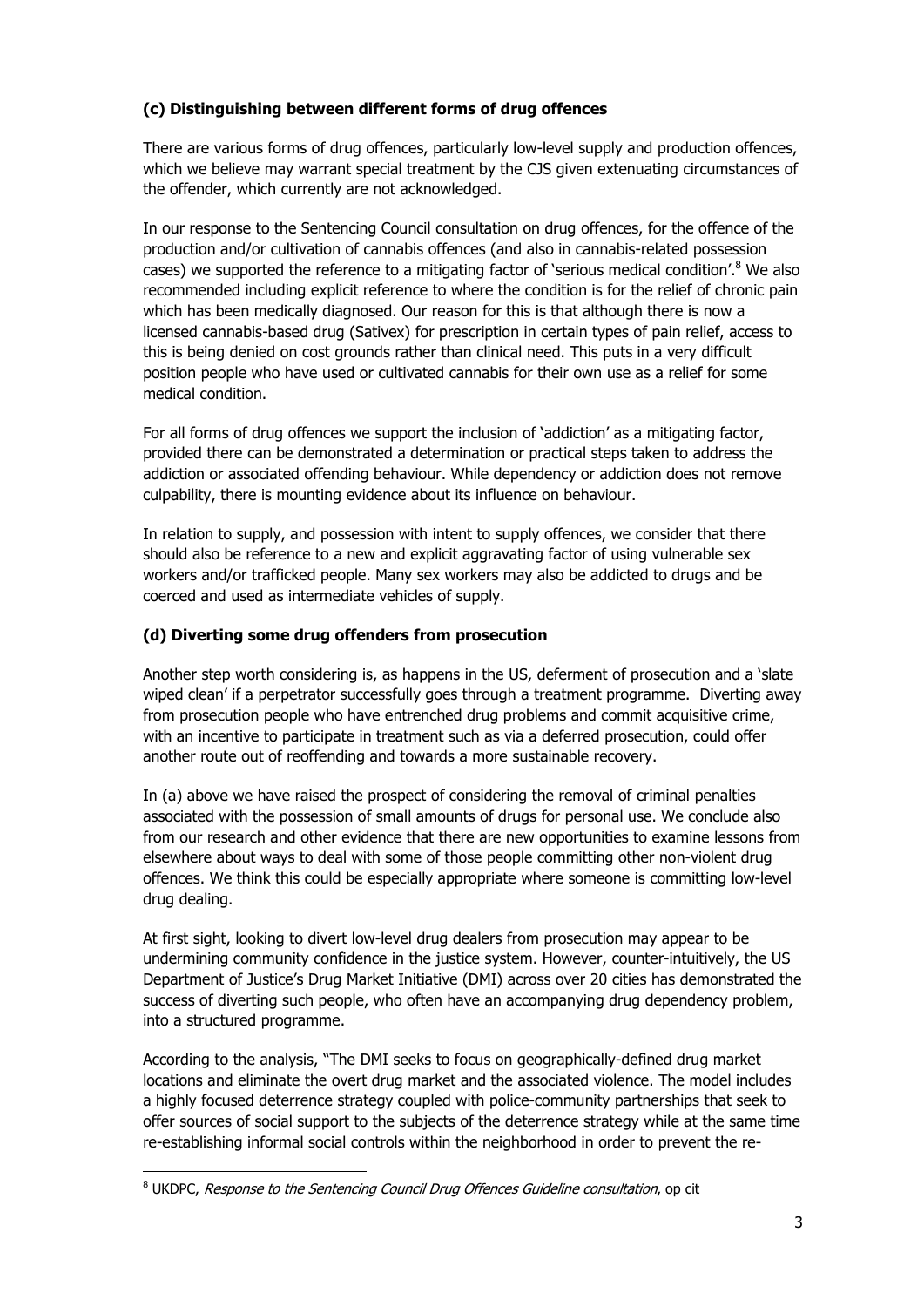emergence of the drug market".  $9$  It is, in essence, a strategic and sustainable problem solving intervention. The underpinning principles are not dissimilar to those of the Boston Gun Project, which is often cited as an innovative diversion and crime reduction programme. In the UK, in Brighton and elsewhere, local police have been inching towards such interventions, with signs of positive impacts.<sup>10</sup>

## **2. How best can we address the challenge of drug dependency among offenders both in and outside our prisons?**

While the above approaches might reduce the burden on the CJS of those committing some current drug offences, there is also scope for addressing the impact of those with drug addictions and dependency, who commit other associated 'low-level' acquisitive crimes.

The government's Drug Strategy places considerable emphasis on improving recovery prospects for those entering and exiting drug treatment programmes. As the Home Secretary says in her introduction to the document, "Individuals do not take drugs in isolation from what is happening in the rest of their lives. The causes and drivers of drug and alcohol dependence are complex and personal."

These causes and drivers include: social and environmental factors, such as poverty, disadvantage and social networks; and personal factors, such as experiences of abuse, and genetic make-up. The importance of fostering better understanding and knowledge about the causes and drivers of substance addiction cannot be underestimated because it will help inform what is feasible and achievable through the CJS.

In a major review of the evidence base for interventions through the CJS, we concluded that in terms of effectiveness at reducing drug use and offending:

- There is reasonable evidence to support: drug courts: community sentences such as DTTOs and DRRs; prison-based therapeutic communities; opioid detoxification and methadone maintenance within prisons and the community; and the RAPt 12-step abstinence-based programme.
- There are no evaluations of the effectiveness of: CARAT interventions; drug-free wings; programmes based on cognitive behavioural therapy, such as short-duration programmes and ASRO (Addressing Substance Related Offending) programmes; conditional cautions; diversion from prosecution schemes; and Intervention Orders.
- There is mixed evidence for: Criminal Justice Integrated Teams; Restrictions on Bail; and the added value of drug testing as part of a community order.<sup>11</sup>

As we concluded, it is widely acknowledged that there is no 'magic bullet' for the problem of drug dependency, which is recognised as a long-term, relapsing condition. Rates of reoffending and breaches remain high and expectations must be realistic as to what interventions can achieve.

The subsequent experience and limited evidence from the Drug Interventions Programme, Community Justice Centre, and Drug Courts, and emerging lessons from the Integrated

<sup>-</sup><sup>9</sup> See: http://drugmarketinitiative.msu.edu/HighPointMSUEvaluationPSN12.pdf

 $10$  UKDPC (2008), Reducing Drug Use, Reducing Reoffending, http://www.ukdpc.org.uk/resources/RDURR\_Full\_Report.pdf

 $11$  UKDPC (2008), Reducing Drug Use, Reducing Reoffending, op. cit.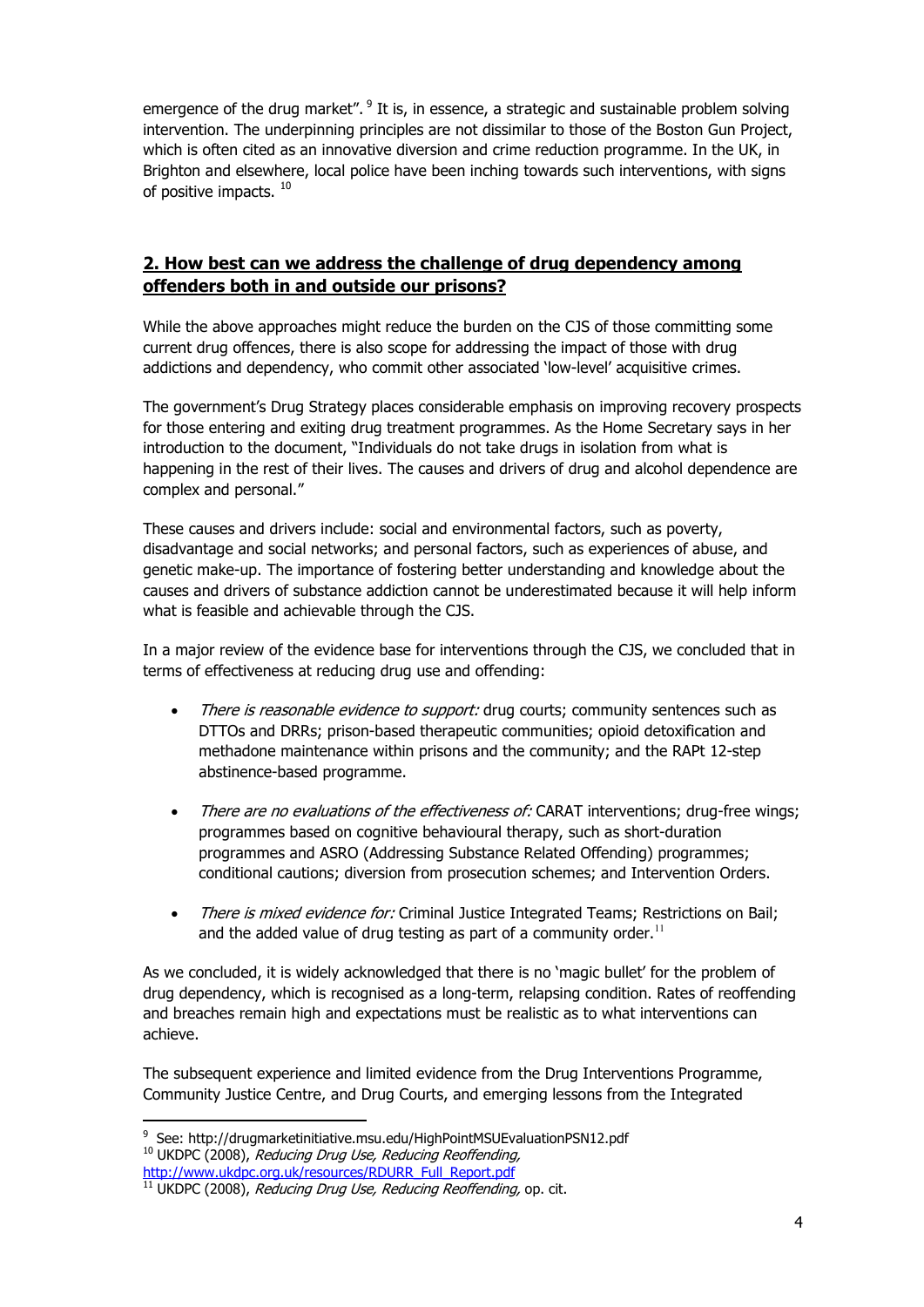Offender Management system, hold out the prospect of potentially being able to divert more people away from imprisonment. But at heart, the success of these criminal justice interventions will rest on wider social and economic policies. Without these, recovery, and hence reductions in offending rates, will be undermined. It is naïve to think that, without new ways to secure training, jobs and accommodation for those drug-dependent people committing crimes to sustain their habits, the CJS will be in a position to make major inroads to change drug and offending behaviours. That is not to set our sights low but rather to be realistic as to what is likely to be achieved.

In our 2008 review we reached a number of key conclusions, which remain relevant:

1. The principle of using CJS-based interventions to encourage engagement with treatment is supported by the evidence.

2. Following a period of expansion and a focus on quantity, attention should now focus on quality.

3. Net-widening to include additional groups of drug-using offenders in CJS-based interventions may have negative consequences.

4. Community punishments are likely to be more appropriate than imprisonment for most problem drug-using offenders.

5. Prison drug services frequently fall short of even minimum standards.

6. Given the sizeable investment in CJS interventions for drug-dependent offenders, we know remarkably little about what works and for whom. 12

In considering what other measures might prove worth examining we highlight five:

### **(a) Addressing drug dependency in prison**

While abstinence may be successfully achieved in a relatively short space of time in a prison environment there may not be time for the treatment necessary to achieve sustainable recovery upon release. Thus for those on short sentences with entrenched dependence, alternative treatment approaches, such as substitute prescribing combined with psychosocial interventions, that are continued on release might be more appropriate and less risky. However, there may be others for whom shorter interventions with a drug-free focus will be helpful.

It is for this reason that provision of medication-assisted treatments (MATs) should be made available, at the same time as drug-free recovery wings are currently piloted, as the latter will only meet the needs of a small proportion of prisoners. The evidence base for methadone and buprenorphine medications, both inside and outside prison, is very strong. It is the failure of complementary actions to address the practical barriers of jobs, accommodation, social stigma, child rearing and family relationships that have undermined the gains that MATs have initially produced.

In the case of drug-free wings for short sentence prisoners, it is important that these are introduced with care and with adequate monitoring of outcomes. The risk of overdose death on release from prison following detoxification is well documented. $^{13}$ 

-

<sup>&</sup>lt;sup>12</sup> UKDPC, *Reducing Drug Use, Reducing Reoffending*, op cit

<sup>&</sup>lt;sup>13</sup> Farrell M and Marsden J (2008), Acute risk of death among newly released prisoners in England and Wales, Addiction 103(2):251-5; Davoli M, Bargagli AM, Perucci CA, Schifano P, Belleudi V, Hickman M,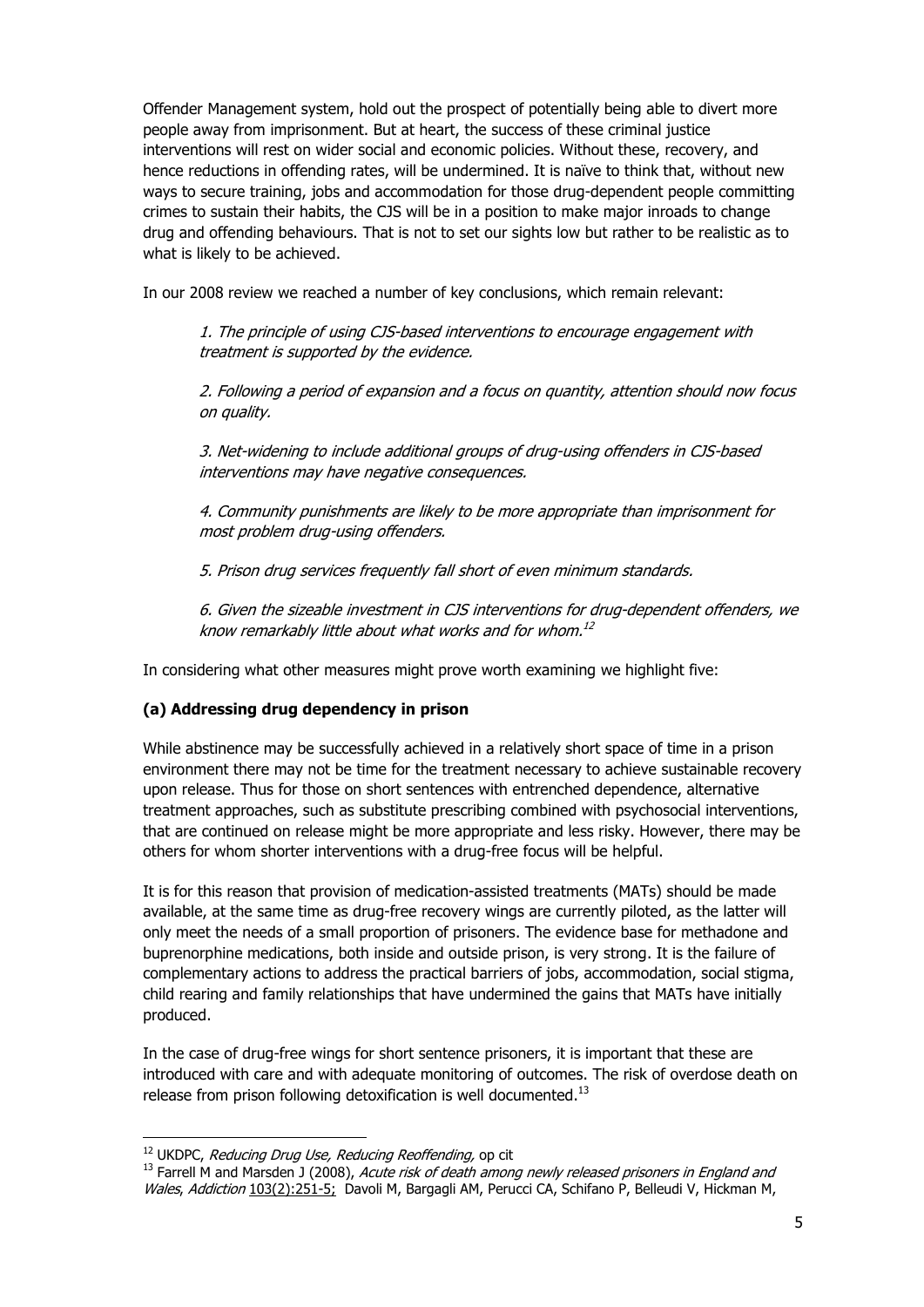There are many other practical measures the prison system could take to address the drug problems of prisoners, which would also provide a more stable platform upon which to build longer-term recovery efforts. These include:

- Improving the process for identifying problem drug users on reception.
- The consolidation of the Integrated Drug Treatment System in all prisons.
- Ensuring all prison healthcare adheres to NICE and other clinical guidelines.
- Enhancing performance management and clinical governance of prison healthcare.
- Continuity of care within the prison system and with community services before prison and after release.
- The provision of appropriate follow-on care packages within prison and after release for those being detoxified.
- The provision of harm reduction measures to reduce the risks of blood-borne viruses and of drug-related deaths on release.

For more details, see our report, Reducing Drug Use, Reducing Reoffending.

#### **(b) Widening the range of services and targeting these effectively**

There is a need for a wider range of services to meet the differing needs of individual drugusing offenders, for example more services that address the needs of stimulant users.

The UKDPC review<sup>14</sup> found that effective treatments for crack and cocaine users are needed, more residential treatment may also be appropriate, and there is a need to pay attention to the quality of all treatment services being provided. This has important implications for the local commissioning process as well as the awareness and competence of commissioners.

Greater provision of services to promote reintegration (such as housing, education and employment) is required in order to improve long-term outcomes. Many drug-using offenders have complex needs, with low rates of employment and high rates of homelessness, even when compared with other offenders. They are also likely to have mental health problems.

The importance of regular reassessment to meet changing circumstances and promote recovery should also be noted. This is the basis of effective care planning and there is extensive guidance for practitioners, but implementation remains variable. Attention now needs to be given to ensuring the delivery of good care planning and what is required in terms of staff training and motivation, management and service commissioning to maximise the benefits from current programmes. However, for this to be really effective we need a better understanding of which programmes work best for which types of drug user.

The previous and the current coalition governments have been keen to promote a Payment by Results system across public services. Steps to improve long-term recovery outcomes from drug dependency and addiction has been the driving force behind the setting up of eight pilot schemes in England for drug treatment and recovery programmes. In principle we are very

<sup>14</sup> UKDPC, Reducing Drug Use, Reducing Reoffending, Op Cit

<sup>-</sup>Salamina G, Diecidue R, Vigna-Taglianti F, Faggiano F, for the VEdeTTE Study Group (2007) Risk of fatal overdose during and after specialist drug treatment: the VEdeTTE study, a national multi-site prospective cohort study, Addiction 102 (12) , 1954–1959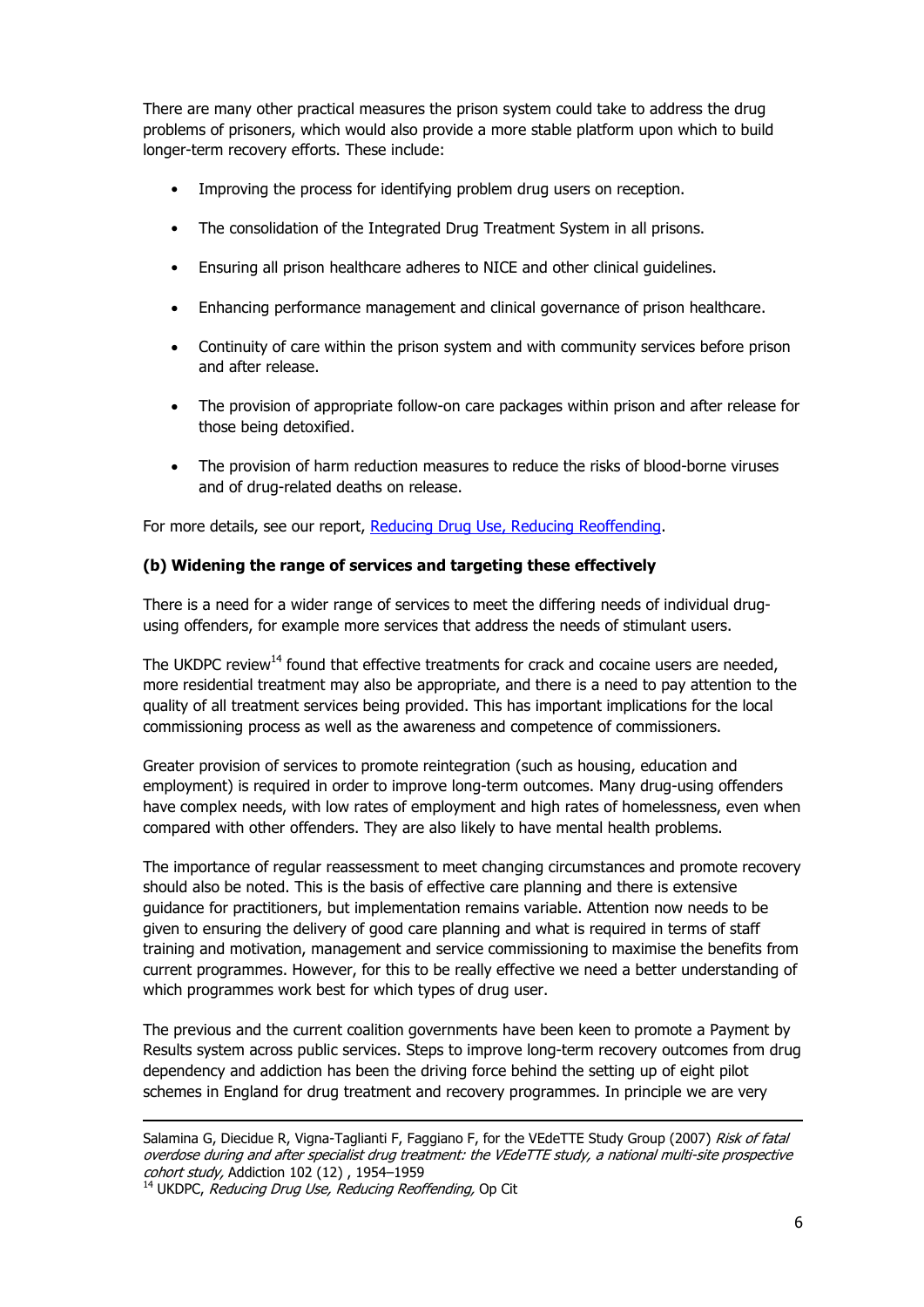supportive of steps to enhance outcomes and get better VFM for taxpayers. However, we have expressed considerable caution about the practicalities and real costs involved in a policy and service delivery area where outcomes are transferred across so many governmental departments and funding streams.<sup>15</sup>

### **(c) Expanding the use of heroin assisted treatment for those with profound opiate addictions**

There is much unwarranted political and media controversy over the use of replacement or substitute medications, such as methadone and/or buprenorphine, to treat those with heroin dependency problems, whether they are caught up in the criminal justice system or not. This is surprising because there is substantial international and UK evidence (for example by NICE) to support their use. The controversy and sidelining of the scientific evidence is either because of ideological reasons or because of a misinterpretation of data (or both). In the latter case for example, the fact that some people may stay on a prescribed alternative drug regime for some length of time is cited as an illustration of a failure of methadone. In fact, the task of rebuilding a shattered life caused by drug dependency is as much and perhaps more to do with someone getting a job and stable accommodation. What we do know from a wide range of scientific studies about drug treatment is that crime goes down and health and wellbeing improves. But, such benefits can deteriorate over time.

So, using clinically prescribed substitute drugs is and should be a part of a balanced treatment and recovery system. This also includes adopting the promising lessons from the use of diamorphine (ie clinical heroin) as a substitute for street heroin. Clinical trials across the world are beginning to show the benefits of this for, at least initially, a small group of street heroin dependent users for whom other treatments (including residential and/or methadone) has not worked.<sup>16</sup> More recently though, a clinical trial in Spain provides further evidence that more so than methadone, the heroin treatment can stabilise and improve the physical and mental health of some long-term heroin users with severe co-morbidities and high mortality who would otherwise impose a substantial burden on the health care system.<sup>17</sup> They will also undoubtedly be people with chronic low-level offending backgrounds.

In England, the government has prevaricated over the wider roll-out of similar programmes. We think two things should be done with programmes for prescribing heroin to those dependent on opiates: the first is to expand the current limited clinical trial to many more towns and cities. The second is to initiate a properly evaluated clinical trial to see whether the use of clinically prescribed heroin in different forms, accompanied by appropriate levels of social care, could be applied to a slightly wider group of opiate dependent users who do not have such histories of treatment failures as the current trials are restricted to.

### **(d) Using suspended sentences and expanding use of non-custodial sentences**

The use of suspended sentences, perhaps for up to two years, might help to some degree in non-serious cases to relieve pressures on the prison estate and may be applicable even in cases of repeat property-related crimes: the ones most usually associated with drug-related offending.

-

 $15$  UKDPC, By their fruits... Applying payment by results to drugs recovery, http://www.ukdpc.org.uk/resources/UKDPC\_PbR.pdf

<sup>16</sup> Heroin maintenance for chronic heroin-dependent individuals. Ferri M., Davoli M., Perucci C.A., Cochrane Database of Systematic Reviews: 2010, Issue 8.

 $17$  The Andalusian trial on heroin-assisted treatment: a 2 year follow-up, Oviedo-Joekes E., March J.C., Romero M. et al. P Drug and Alcohol Review: 2010, 29(1), p. 75–80.